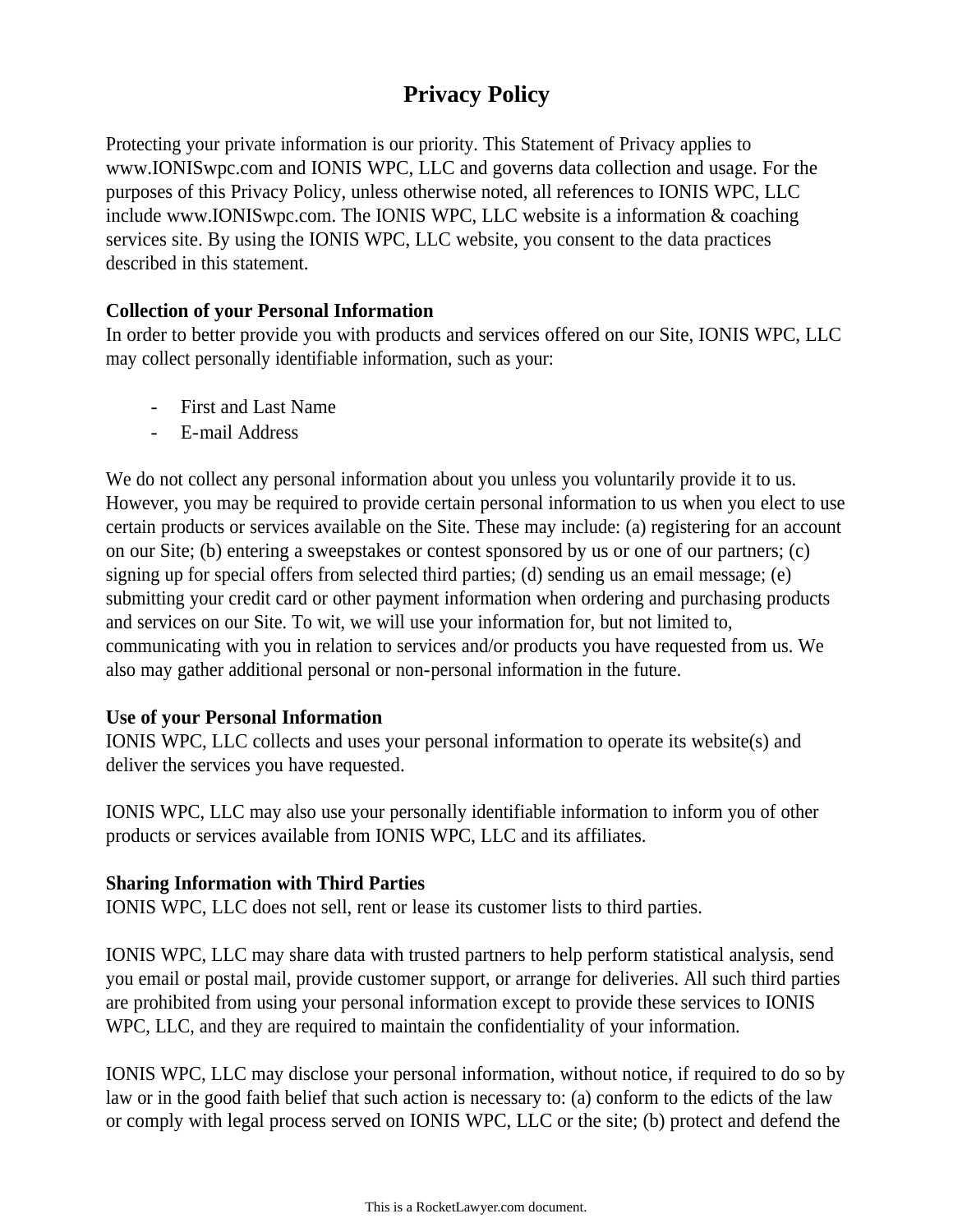rights or property of IONIS WPC, LLC; and/or (c) act under exigent circumstances to protect the personal safety of users of IONIS WPC, LLC, or the public.

### **Tracking User Behavior**

IONIS WPC, LLC may keep track of the websites and pages our users visit within IONIS WPC, LLC, in order to determine what IONIS WPC, LLC services are the most popular. This data is used to deliver customized content and advertising within IONIS WPC, LLC to customers whose behavior indicates that they are interested in a particular subject area.

## **Automatically Collected Information**

Information about your computer hardware and software may be automatically collected by IONIS WPC, LLC. This information can include: your IP address, browser type, domain names, access times and referring website addresses. This information is used for the operation of the service, to maintain quality of the service, and to provide general statistics regarding use of the IONIS WPC, LLC website.

#### **Use of Cookies**

The IONIS WPC, LLC website may use "cookies" to help you personalize your online experience. A cookie is a text file that is placed on your hard disk by a web page server. Cookies cannot be used to run programs or deliver viruses to your computer. Cookies are uniquely assigned to you, and can only be read by a web server in the domain that issued the cookie to you.

One of the primary purposes of cookies is to provide a convenience feature to save you time. The purpose of a cookie is to tell the Web server that you have returned to a specific page. For example, if you personalize IONIS WPC, LLC pages, or register with IONIS WPC, LLC site or services, a cookie helps IONIS WPC, LLC to recall your specific information on subsequent visits. This simplifies the process of recording your personal information, such as billing addresses, shipping addresses, and so on. When you return to the same IONIS WPC, LLC website, the information you previously provided can be retrieved, so you can easily use the IONIS WPC, LLC features that you customized.

You have the ability to accept or decline cookies. Most Web browsers automatically accept cookies, but you can usually modify your browser setting to decline cookies if you prefer. If you choose to decline cookies, you may not be able to fully experience the interactive features of the IONIS WPC, LLC services or websites you visit.

#### **Security of your Personal Information**

IONIS WPC, LLC secures your personal information from unauthorized access, use, or disclosure. IONIS WPC, LLC uses the following methods for this purpose:

- SSL Protocol

When personal information (such as a credit card number) is transmitted to other websites, it is protected through the use of encryption, such as the Secure Sockets Layer (SSL) protocol.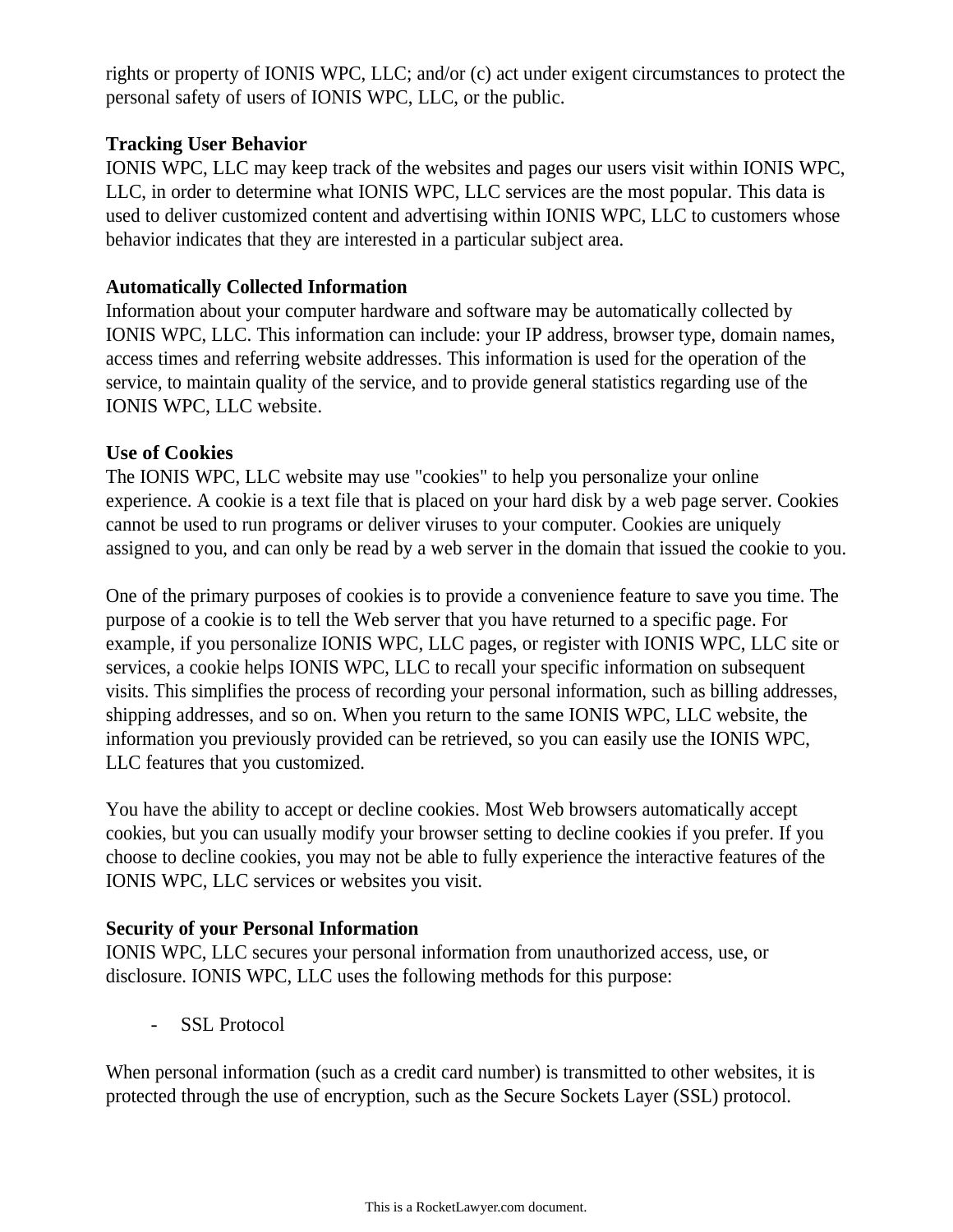We strive to take appropriate security measures to protect against unauthorized access to or alteration of your personal information. Unfortunately, no data transmission over the Internet or any wireless network can be guaranteed to be 100% secure. As a result, while we strive to protect your personal information, you acknowledge that: (a) there are security and privacy limitations inherent to the Internet which are beyond our control; and (b) security, integrity, and privacy of any and all information and data exchanged between you and us through this Site cannot be guaranteed.

## **Right to Deletion**

Subject to certain exceptions set out below, on receipt of a verifiable request from you, we will:

- Delete your personal information from our records; and
- Direct any service providers to delete your personal information from their records.

Please note that we may not be able to comply with requests to delete your personal information if it is necessary to:

- Complete the transaction for which the personal information was collected, fulfill the terms of a written warranty or product recall conducted in accordance with federal law, provide a good or service requested by you, or reasonably anticipated within the context of our ongoing business relationship with you, or otherwise perform a contract between you and us;
- Detect security incidents, protect against malicious, deceptive, fraudulent, or illegal activity; or prosecute those responsible for that activity;
- Debug to identify and repair errors that impair existing intended functionality;
- Exercise free speech, ensure the right of another consumer to exercise his or her right of free speech, or exercise another right provided for by law;
- Comply with the California Electronic Communications Privacy Act;
- Engage in public or peer-reviewed scientific, historical, or statistical research in the public interest that adheres to all other applicable ethics and privacy laws, when our deletion of the information is likely to render impossible or seriously impair the achievement of such research, provided we have obtained your informed consent;
- Enable solely internal uses that are reasonably aligned with your expectations based on your relationship with us;
- Comply with an existing legal obligation; or
- Otherwise use your personal information, internally, in a lawful manner that is compatible with the context in which you provided the information.

#### **Children Under Thirteen**

IONIS WPC, LLC does not knowingly collect personally identifiable information from children under the age of thirteen. If you are under the age of thirteen, you must ask your parent or guardian for permission to use this website.

#### **E-mail Communications**

From time to time, IONIS WPC, LLC may contact you via email for the purpose of providing announcements, promotional offers, alerts, confirmations, surveys, and/or other general